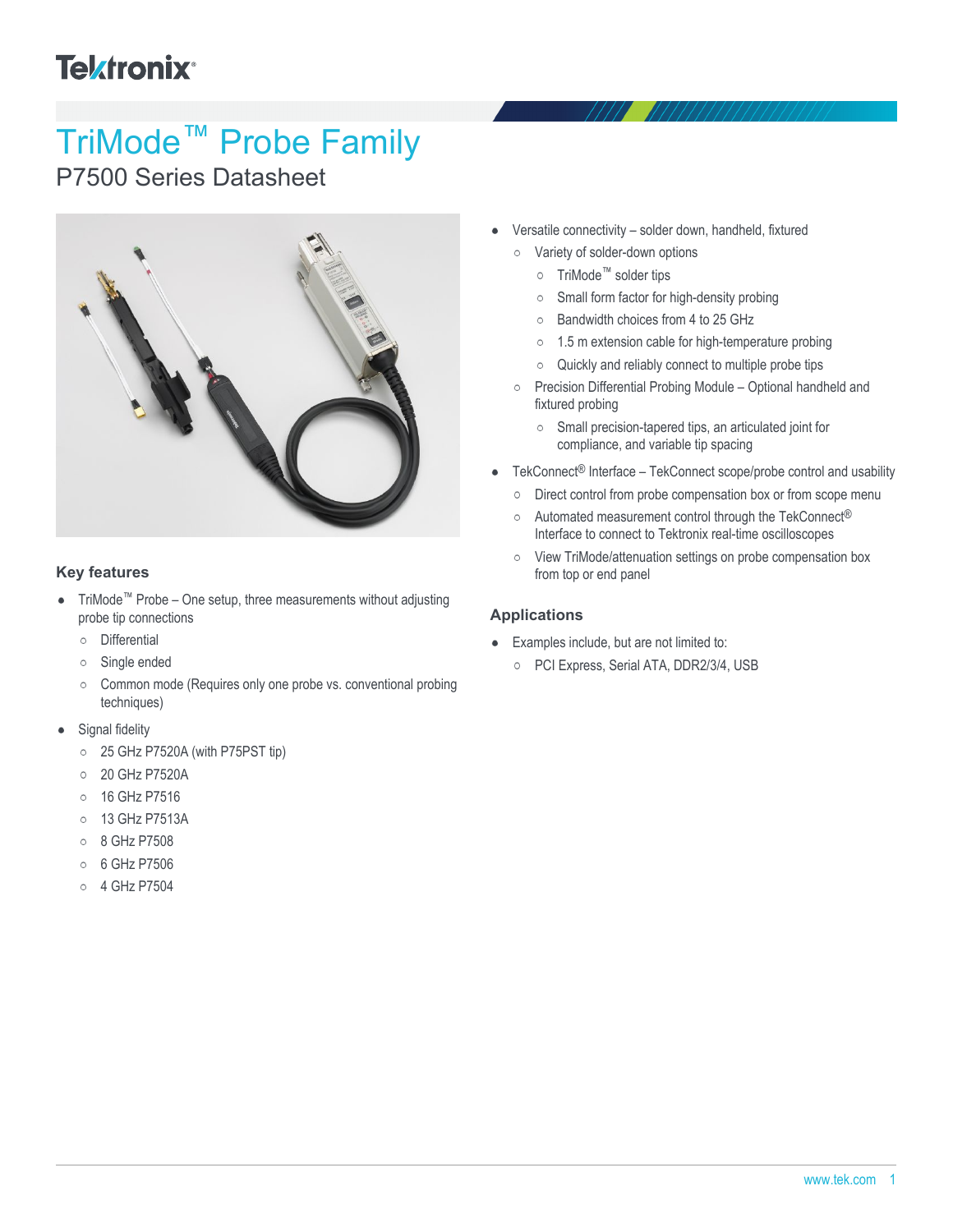### **TriMode probing, connectivity, and performance**

**TriMode™ Probing Architecture**



Before TriMode: 1 probe for differential; 2 probes for SE and common mode; or 1 probe soldered and resoldered 3 times; 2 probes for common mode.

One-probe setup makes differential, single ended, and common mode measurements accurately and definitively.

Tektronix is a known leader when it comes to signal fidelity and signal acquisition. Building on our history of market-leading innovations in probing, we invented a revolutionary probing architecture called "TriMode™ Probing" that defines the next-generation industry benchmark for usability and signal fidelity. This architecture changes the rules of probing and allows you to work more effectively and efficiently. By enabling unique functionality, the P7500 Series TriMode probes allow you to switch between differential, single ended, and common mode measurements without moving the probe from its connection points.

Improved productivity is achieved by reducing setup time. One setup can be used to make the three different types of measurements all with the press of a button. The TriMode Probe architecture for the P7500 Series probes continues the Tektronix tradition of high-bandwidth and low-DUT loading while providing improved connectivity and value.



After TriMode (P75TLRST): 1 probe for differential, single ended, and common mode, with only 1 setup required.

### **Connectivity Plus – Solder Down – Handheld – Fixtured**

The P7500 Series TriMode probe architecture offers various levels of connectivity and provides the highest probe fidelity available for real-time oscilloscopes. The multipoint connectivity solutions of the P7500 Series include:



**TriMode Performance Solder Tip** The highest-performance solder tip. Up to 25 GHz bandwidth.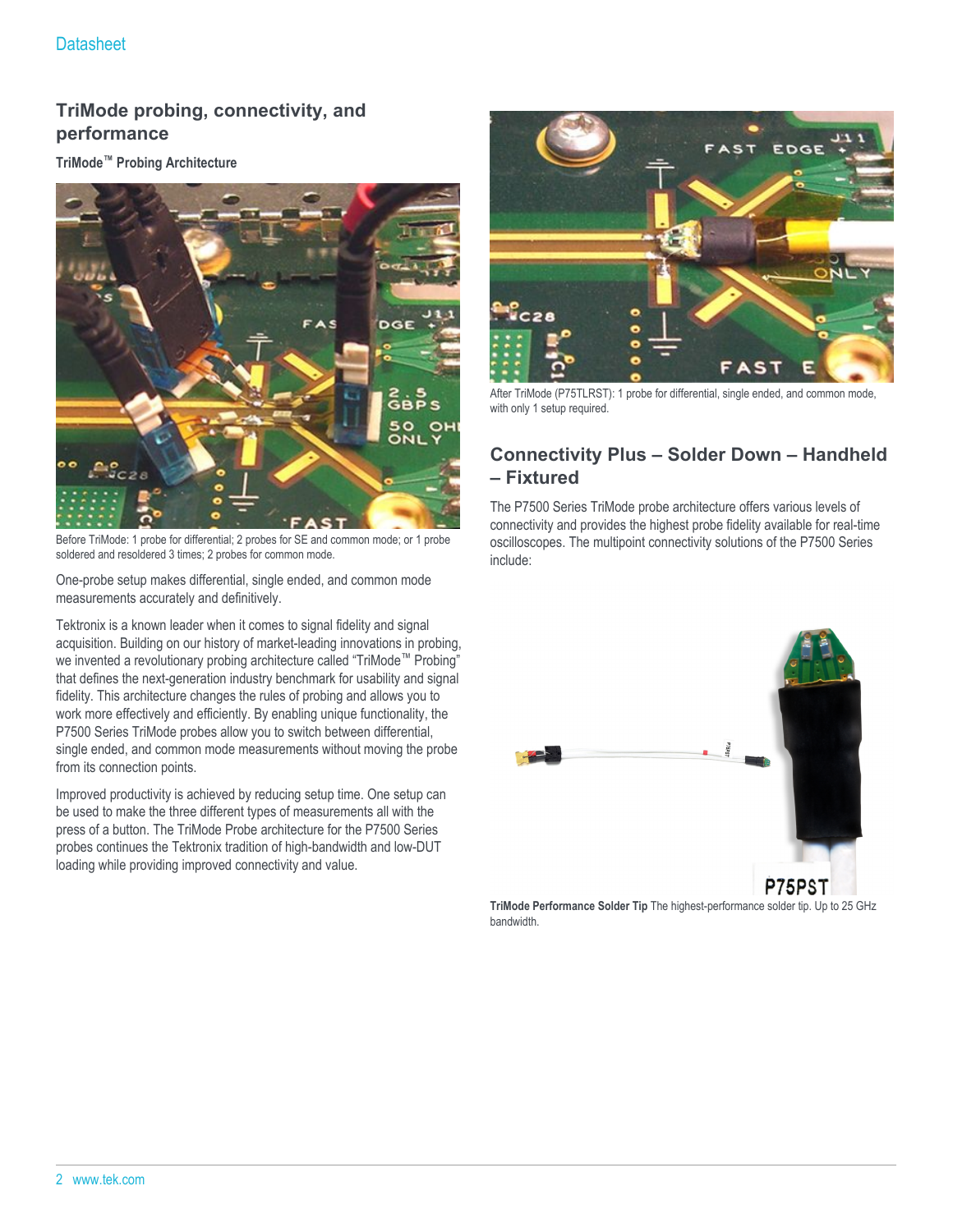

**TriMode Long-reach Solder Tip** A high performance solder tip with a long reach and very small, low-profile form factor. Up to 20 GHz bandwidth.



**TriMode Resistor Solder Tip** High-performance solder tip with easy-to-solder tip resistors. Up to 18 GHz bandwidth.



**TriMode™ Long Reach Solder Tip (75 Ω tip resistor)** A high performance solder tip for use with memory chip interposers with embedded 100 Ω resistors. Up to 20 GHz bandwidth.



**TriMode™ Long Reach Solder Tip (0 Ω tip resistor)** A high performance solder tip for use with memory chip interposers with embedded 175  $Ω$  resistors. Up to 20 GHz bandwidth.



**TriMode Extended-resistor Solder Tip** Medium-performance solder tip with long easyto-solder tip resistors. Up to 7 GHz bandwidth.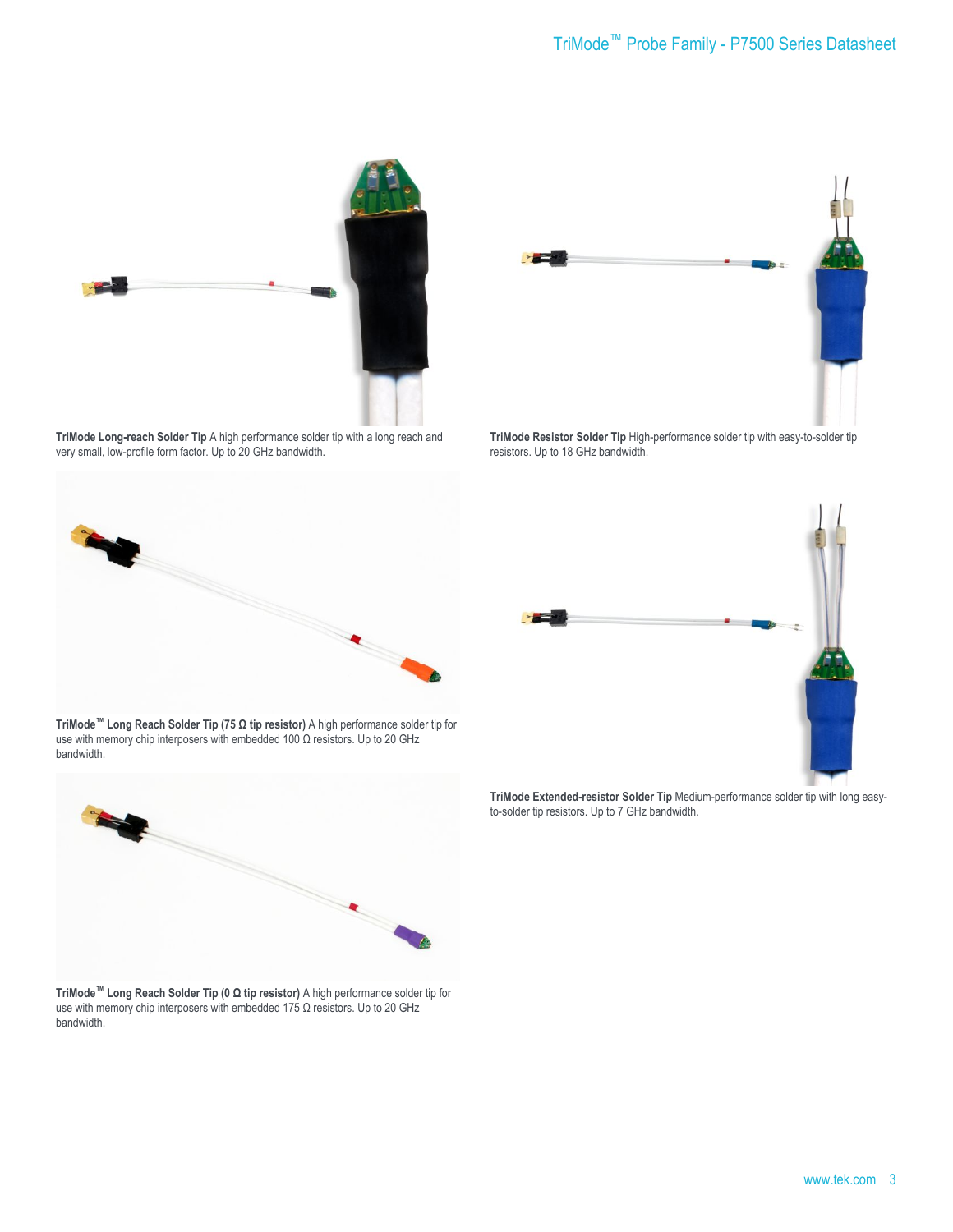

**TriMode Micro-coax Tip** Low-cost, quick-connect solder tips. Up to 4 GHz bandwidth.



**TriMode High-temperature Tip** When used with the 1.5 m Socket Cable XL, this tip can be used in environments from –55 °C to 150 °C. Up to 10 GHz bandwidth with DSP.



**Damped Wire Tip** Low-cost solder tips ideal for high-density probing. Up to 8 GHz bandwidth.



**Precision Differential Probing Module** High-performance handheld probing module. Up to 18 GHz bandwidth.

Handheld and fixtured probing needs are met using the optional Precision Differential Probing Module (P75PDPM). Its small precision tapered tips, variable articulation of the probe tip, and quick-adjusting variable tip spacing provides the needed flexibility for adapting to vias and other test points of differing sizes from 30 mils to 180 mils.

These precision connectivity tools enable you to access multiple signals on anything from convenient test pads to hard-to-reach, high-density circuitry.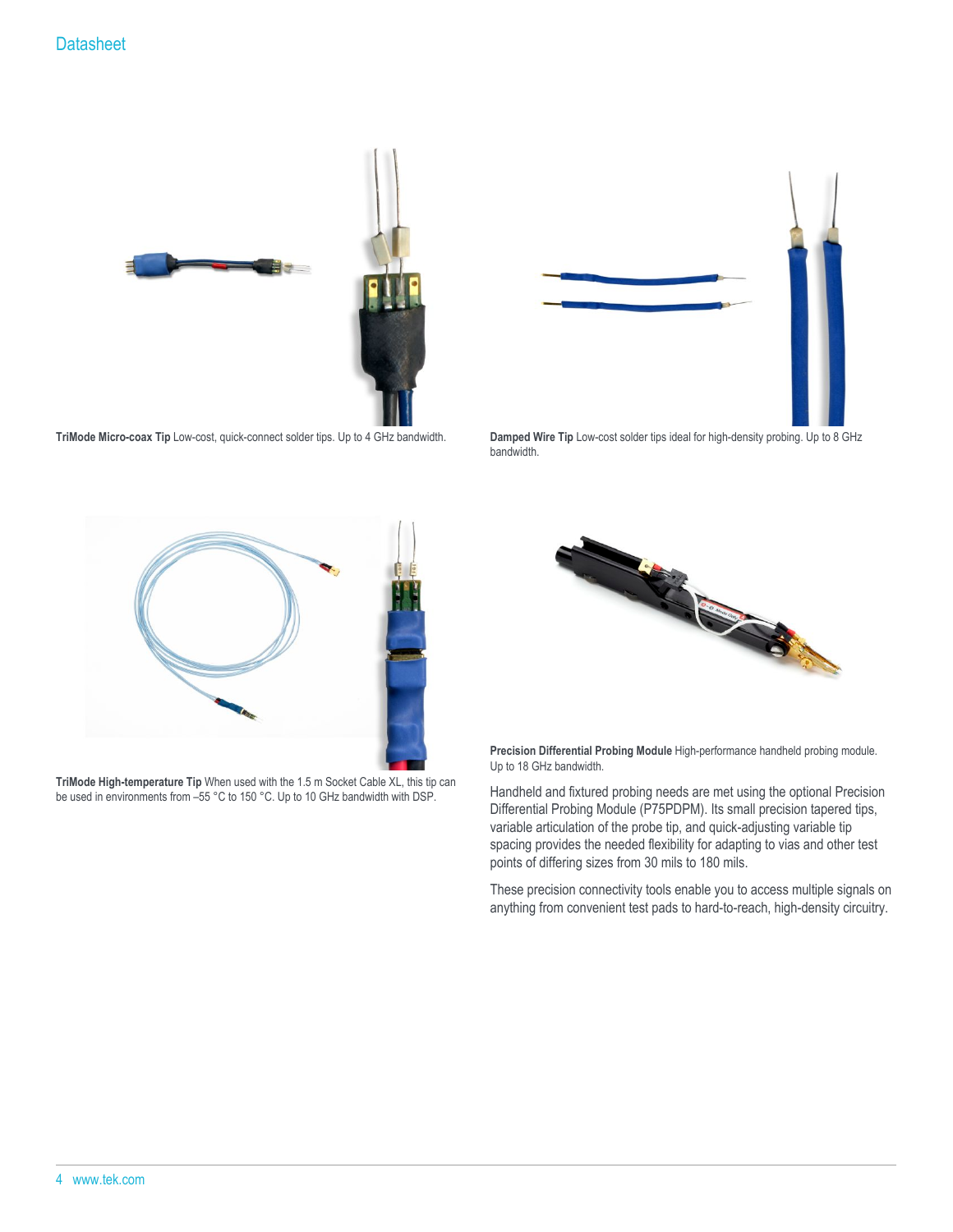### **Signal fidelity**

You can be confident in the signal fidelity of your measurements. The innovative new Tektronix differential architecture, coupled with the superior electrical performance of IBM SiGe technology, provides the bandwidth and fidelity to meet the industry needs of today as well as tomorrow.

The P7500 Series Probe architecture provides:

- Highest bandwidth available 25 GHz  $\bullet$
- Excellent step response
- Low-DUT loading  $\bullet$
- High CMRR
- $\bullet$ Differential, single ended, or common mode measurements using one probe

### **Performance you can count on**

Depend on Tektronix to provide you with performance you can count on. In addition to industry-leading service and support, this product comes backed by a one-year warranty as standard.



P7500 with P75PDPM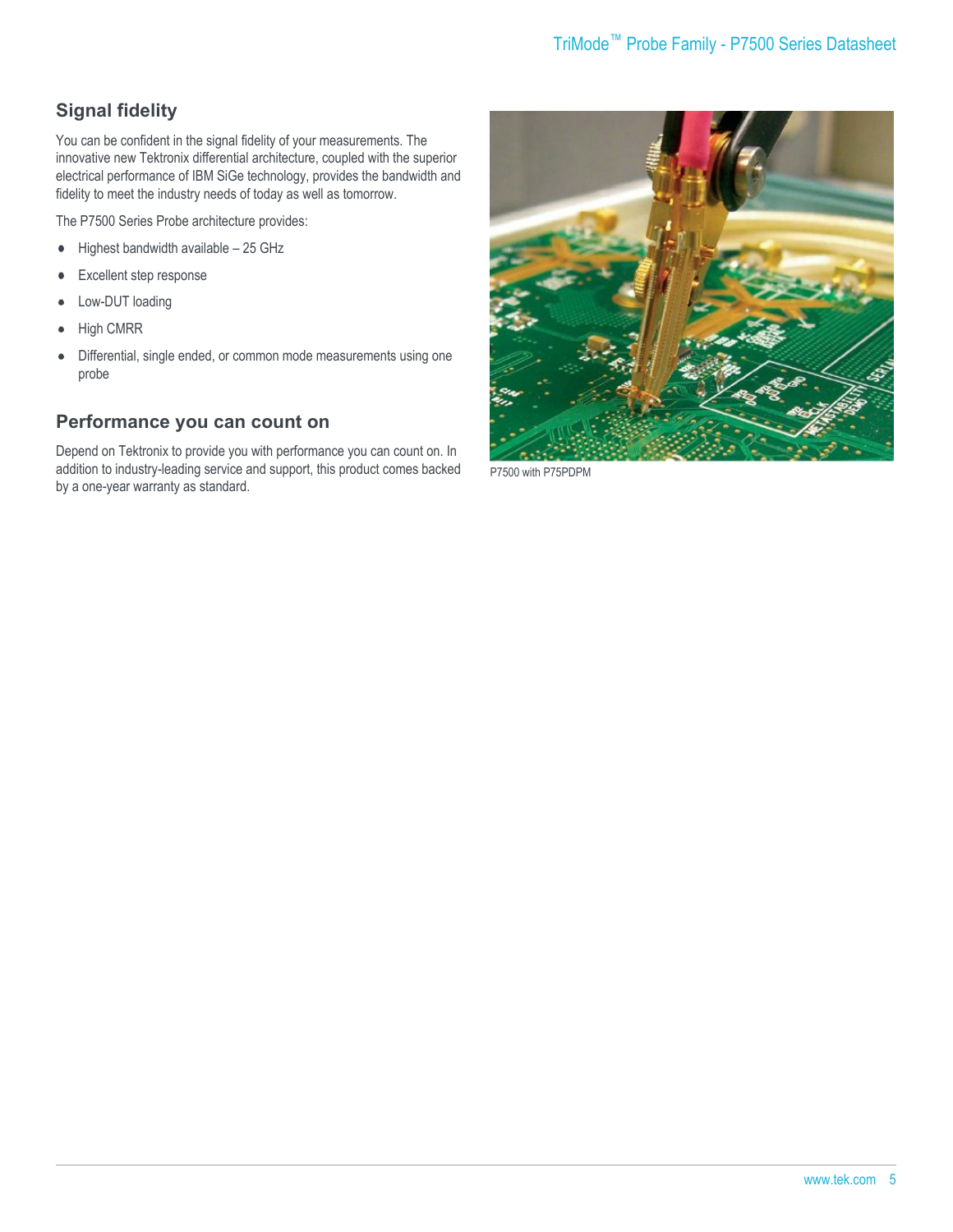## **Specifications**

All specifications are guaranteed unless noted otherwise. All specifications apply to all models unless noted otherwise.

#### **Model overview**

For additional characteristics, refer to the individual probe Technical Reference Manuals.

| <b>TriMode Probe</b><br><b>Architecture</b> | <b>P7520A</b>                                                                               | P7516                                                                                      | P7513A                                                                                     | P7508A                                                                                    | P7506                                                                                     | P7504                                                                                     |
|---------------------------------------------|---------------------------------------------------------------------------------------------|--------------------------------------------------------------------------------------------|--------------------------------------------------------------------------------------------|-------------------------------------------------------------------------------------------|-------------------------------------------------------------------------------------------|-------------------------------------------------------------------------------------------|
| Bandwidth (typical, probe<br>only)          | >20 GHz, A-B mode<br>>18 GHz, other<br>modes                                                | $>16$ GHz                                                                                  | $>13$ GHz                                                                                  | >8 GHz                                                                                    | $>6$ GHz                                                                                  | >4 GHz                                                                                    |
| Rise time (10-90%) (typical,<br>probe only) | <27 ps, A-B mode<br><29 ps, other modes                                                     | $<$ 32 ps                                                                                  | $<$ 40 ps                                                                                  | $55$ ps                                                                                   | $< 75$ ps                                                                                 | $<$ 105 ps                                                                                |
| Rise time (20-80%) (typical,<br>probe only) | <18 ps, A-B mode<br><20 ps, other modes                                                     | $<$ 24 ps                                                                                  | $<$ 28 ps                                                                                  | $<$ 35 ps                                                                                 | $50$ ps                                                                                   | $<70$ ps                                                                                  |
| Attenuation<br>(user selectable)            | 5X or 12.5X                                                                                 | 5X or 12.5X                                                                                | 5X or 12.5X                                                                                | 5X or 12.5X                                                                               | 5X or 12.5X                                                                               | 5X or 12.5X                                                                               |
| Differential input range                    | ±0.625 V(5X)<br>$±1.6$ V (12.5X)                                                            | $±0.75$ V (5X)<br>$±1.75$ V (12.5X)                                                        | $±0.75$ V (5X)<br>$±1.75$ V (12.5X)                                                        | $±0.75$ V (5X)<br>$±1.75$ V (12.5X)                                                       | $±0.75$ V (5X)<br>$±1.75$ V (12.5X)                                                       | $\pm 0.75$ V (5X)<br>$±1.75$ V (12.5X)                                                    |
| Operating voltage window                    | $+3.7$ to $-2.0$ V                                                                          | $+4.0$ to $-2.0$ V                                                                         | $+4.0$ to $-2.0$ V                                                                         | $+4.0$ to $-2.0$ V                                                                        | $+4.0$ to $-2.0$ V                                                                        | $+4.0$ to $-2.0$ V                                                                        |
| Offset voltage range                        | $+2.5$ to $-1.5$ V, A-B<br>mode<br>$+3.4$ to $-1.8$ V, other<br>modes                       | $+2.5$ to $-1.5$ V, A-B<br>mode<br>$+3.4$ to $-1.8$ V, other<br>modes                      | $+2.5$ to $-1.5$ V, A-B<br>mode<br>$+3.4$ to $-1.8$ V, other<br>modes                      | $+2.5$ to $-1.5$ V, A-B<br>mode<br>$+3.4$ to $-1.8$ V, other<br>modes                     | $+2.5$ to $-1.5$ V, A-B<br>mode<br>$+3.4$ to $-1.8$ V, other<br>modes                     | $+2.5$ to $-1.5$ V, A-B<br>mode<br>$+3.4$ to $-1.8$ V, other<br>modes                     |
| DC input resistance<br>(differential)       | 100k ohms                                                                                   | 100k ohms                                                                                  | 100k ohms                                                                                  | 100k ohms                                                                                 | 100k ohms                                                                                 | 100k ohms                                                                                 |
| Noise                                       | $<$ 33 nV / $\sqrt{Hz}$ (5X)<br><48 nV / $\sqrt{Hz}$ (12.5X)                                | $<$ 33 nV / $\sqrt{Hz}$ (5X)<br><48 nV / $\sqrt{Hz}$ (12.5X)                               | $<$ 33 nV / $\sqrt{Hz}$ (5X)<br><48 nV / $\sqrt{Hz}$ (12.5X)                               | $<$ 33 nV / $\sqrt{Hz}$ (5X)<br><48 nV / $\sqrt{Hz}$ (12.5X)                              | $<$ 33 nV / $\sqrt{Hz}$ (5X)<br><48 nV / $\sqrt{Hz}$ (12.5X)                              | <33 nV / $\sqrt{Hz}$ (5X)<br><48 nV / $\sqrt{Hz}$ (12.5X)                                 |
| CMRR (Differential mode)                    | >60 dB at DC<br>>40 dB at 50 MHz<br>>30 dB at 1 GHz<br>>20 dB at 10 GHz<br>>12 dB at 20 GHz | >60 dB at DC<br>>40 dB at 50 MHz<br>>30 dB at 1 GHz<br>>20 dB at 8 GHz<br>>15 dB at 16 GHz | >60 dB at DC<br>>40 dB at 50 MHz<br>>30 dB at 1 GHz<br>>20 dB at 7 GHz<br>>15 dB at 13 GHz | >60 dB at DC<br>>40 dB at 50 MHz<br>>30 dB at 1 GHz<br>>25 dB at 4 GHz<br>>20 dB at 8 GHz | >60 dB at DC<br>>40 dB at 50 MHz<br>>30 dB at 1 GHz<br>>25 dB at 3 GHz<br>>20 dB at 6 GHz | >60 dB at DC<br>>40 dB at 50 MHz<br>>30 dB at 1 GHz<br>>28 dB at 2 GHz<br>>25 dB at 4 GHz |
| Nondestructive input range                  | ±15V                                                                                        | ±15V                                                                                       | ±15V                                                                                       | ±15V                                                                                      | ±15V                                                                                      | ±15V                                                                                      |
| Interface                                   | TekConnect™                                                                                 | TekConnect™                                                                                | TekConnect™                                                                                | TekConnect™                                                                               | TekConnect™                                                                               | TekConnect™                                                                               |
| Cable length                                | 1 meter                                                                                     | 1 meter                                                                                    | 1.3 meters                                                                                 | 1.3 meters                                                                                | 1.3 meters                                                                                | 1.3 meters                                                                                |

#### **Minimum system requirements/ instrument compatibility**

P7500 Series TriMode Differential Probes are compatible with the DPO/DSA/MSO70000 and TDS6000B/C Series TekConnect Oscilloscopes. The chart below shows recommended probe/oscilloscope model combinations.

| <b>Instrument</b> | BW (scope) | <b>FW</b> version | <b>Recommended probe</b> |
|-------------------|------------|-------------------|--------------------------|
| MSO/DPO73304DX    | 33 GHz     | V6.4.1 or higher  | P7520A                   |
| MSO/DPO72504DX    | 25 GHz     | V6.4.1 or higher  | P7520A                   |
| MSO/DPO72304DX    | 23 GHz     | V3.0 or higher    | P7520A                   |
| DPO/DSA71604      | 16 GHz     | V3.0 or higher    | P7516                    |
| DPO/DSA71254      | 12.5 GHz   | V3.0 or higher    | P7513A                   |
| DPO/DSA70804      | 8 GHz      | V3.0 or higher    | P7508                    |
| DPO/DSA70604      | 6 GHz      | V3.0 or higher    | P7506                    |
| DPO/DSA70404      | 4 GHz      | V3.0 or higher    | P7504                    |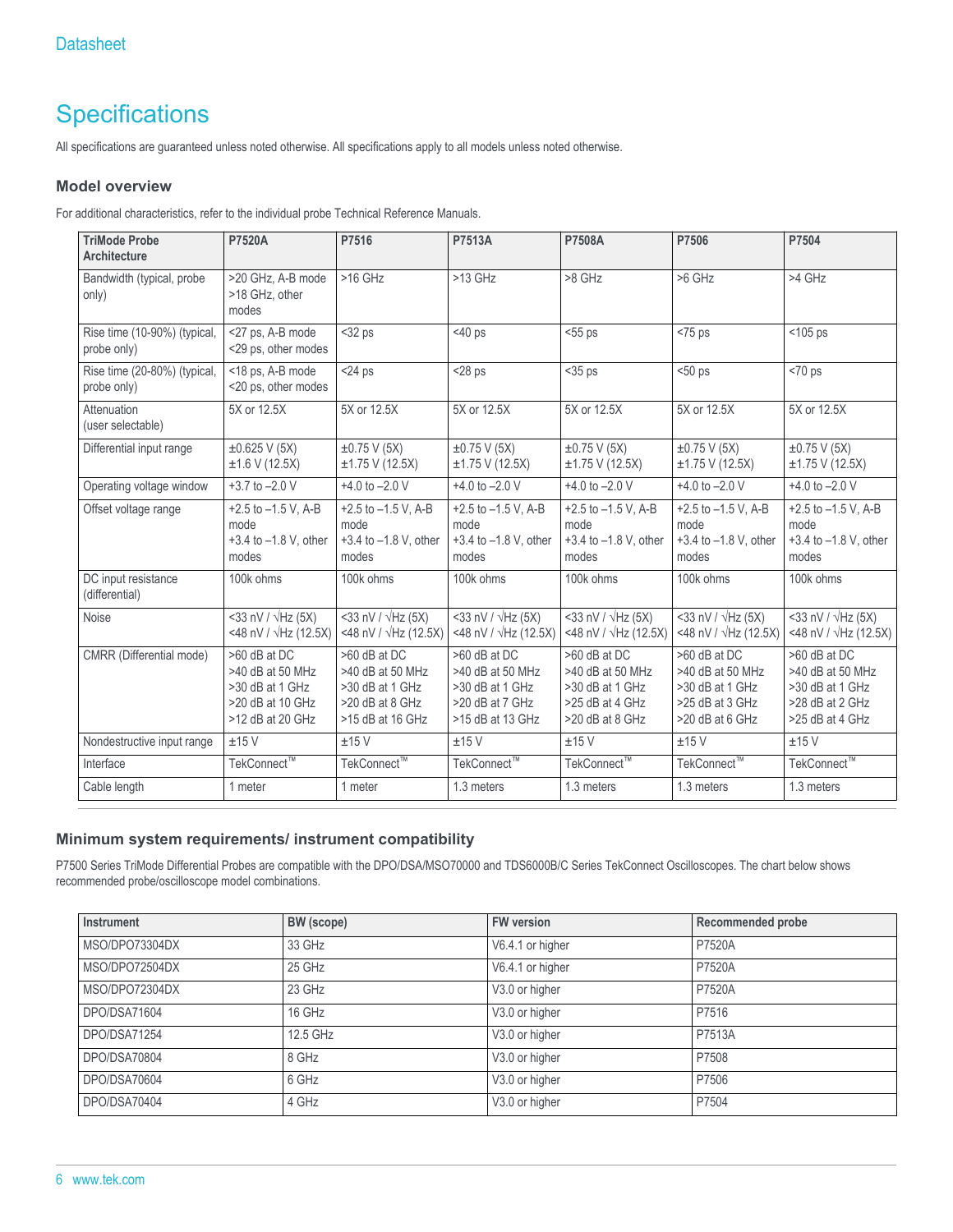### TriMode™ Probe Family - P7500 Series Datasheet

#### **Minimum system requirements/ instrument compatibility**

| <b>Instrument</b>                 | BW (scope)       | <b>FW</b> version | Recommended probe       |
|-----------------------------------|------------------|-------------------|-------------------------|
| <b>TDS6000C</b>                   | 12.5 GHz. 15 GHz | V5.1.7            | P7516, P7513A           |
| <b>TDS6000B</b>                   | 8 GHz, 6 GHz     | V5.1.3            | P7508, P7506            |
| 80A03 TekConnect Probe Interface  |                  | V2.3              | All P7500 Series probes |
| RTPA2A TekConnect Probe Interface |                  | V <sub>2.3</sub>  | All P7500 Series probes |

#### **Typical system specifications**

The typical system specifications in the table below are achieved using a P7520A probe with a DPO/DSA72504D or DPO/DSA73304D oscilloscope and a P75PST solder tip.

| <b>Characteristic</b>        | A-B mode  | All other modes |
|------------------------------|-----------|-----------------|
| System bandwidth             | 25 GHz    | $>18$ GHz       |
| System rise time (10% - 90%) | $<$ 20 ps | $<$ 29 ps       |
| System rise time (20% – 80%) | $<$ 14 ps | $<$ 20 ps       |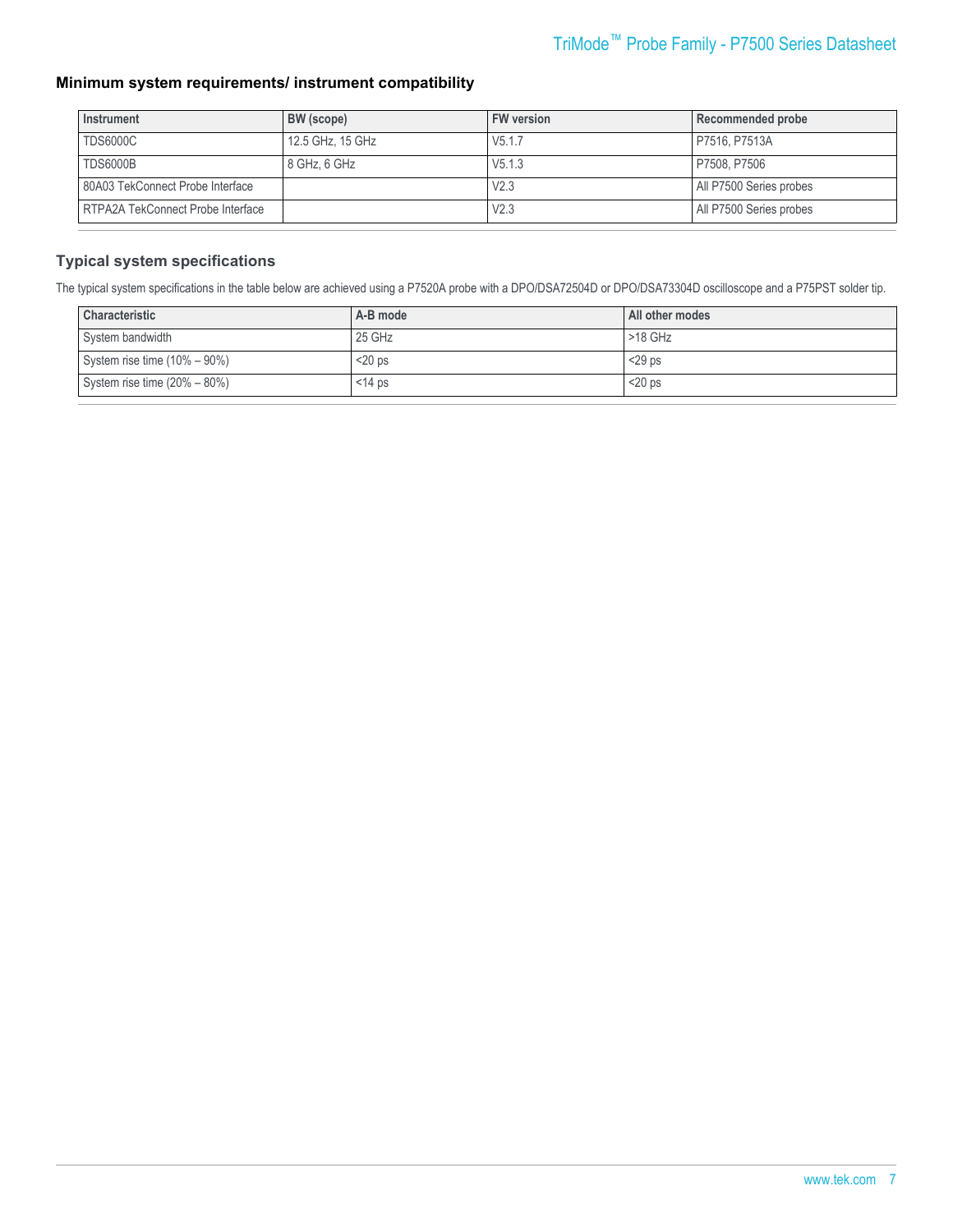# Ordering information

#### **Models**

All Include: One-year warranty, plus see Standard Accessories table.

| <b>P7520A</b> | TriMode™ Differential Probe, 20 GHz, for TekConnect Interface Oscilloscopes. |
|---------------|------------------------------------------------------------------------------|
| P7516         | TriMode™ Differential Probe, 16 GHz, for TekConnect Interface Oscilloscopes. |
| P7513A        | TriMode™ Differential Probe, 13 GHz, for TekConnect Interface Oscilloscopes. |
| P7508         | TriMode™ Differential Probe, 8 GHz, for TekConnect Interface Oscilloscopes.  |
| P7506         | TriMode™ Differential Probe, 6 GHz, for TekConnect Interface Oscilloscopes.  |
| P7504         | TriMode™ Differential Probe, 4 GHz, for TekConnect Interface Oscilloscopes.  |

### **Service options**

| Option          | <b>Description</b>                                                      |
|-----------------|-------------------------------------------------------------------------|
| CA <sub>1</sub> | Single Calibration or Functional Verification                           |
| C <sub>3</sub>  | Calibration Service 3 Years                                             |
| C <sub>5</sub>  | Calibration Service 5 Years                                             |
| D <sub>3</sub>  | Calibration Data Report 3 Years (with Option C3)                        |
| D <sub>5</sub>  | Calibration Data Report 5 Years (with Option C5)                        |
| G <sub>3</sub>  | Complete Care 3 Years (includes loaner, scheduled calibration and more) |
| G <sub>5</sub>  | Complete Care 5 Years (includes loaner, scheduled calibration and more) |
| R <sub>3</sub>  | Repair Service 3 Years                                                  |
| R <sub>5</sub>  | Repair Service 5 Years                                                  |

### **Additional service products available during warranty (DW)**

| <b>Product number</b> | <b>Description</b>                                                                                                                  |
|-----------------------|-------------------------------------------------------------------------------------------------------------------------------------|
| R3PDW                 | Repair service coverage 3 years (includes product warranty period). 3-year period<br>starts at time of customer instrument purchase |
| R5PDW                 | Repair service coverage 5 years (includes product warranty period). 5-year period<br>starts at time of customer instrument purchase |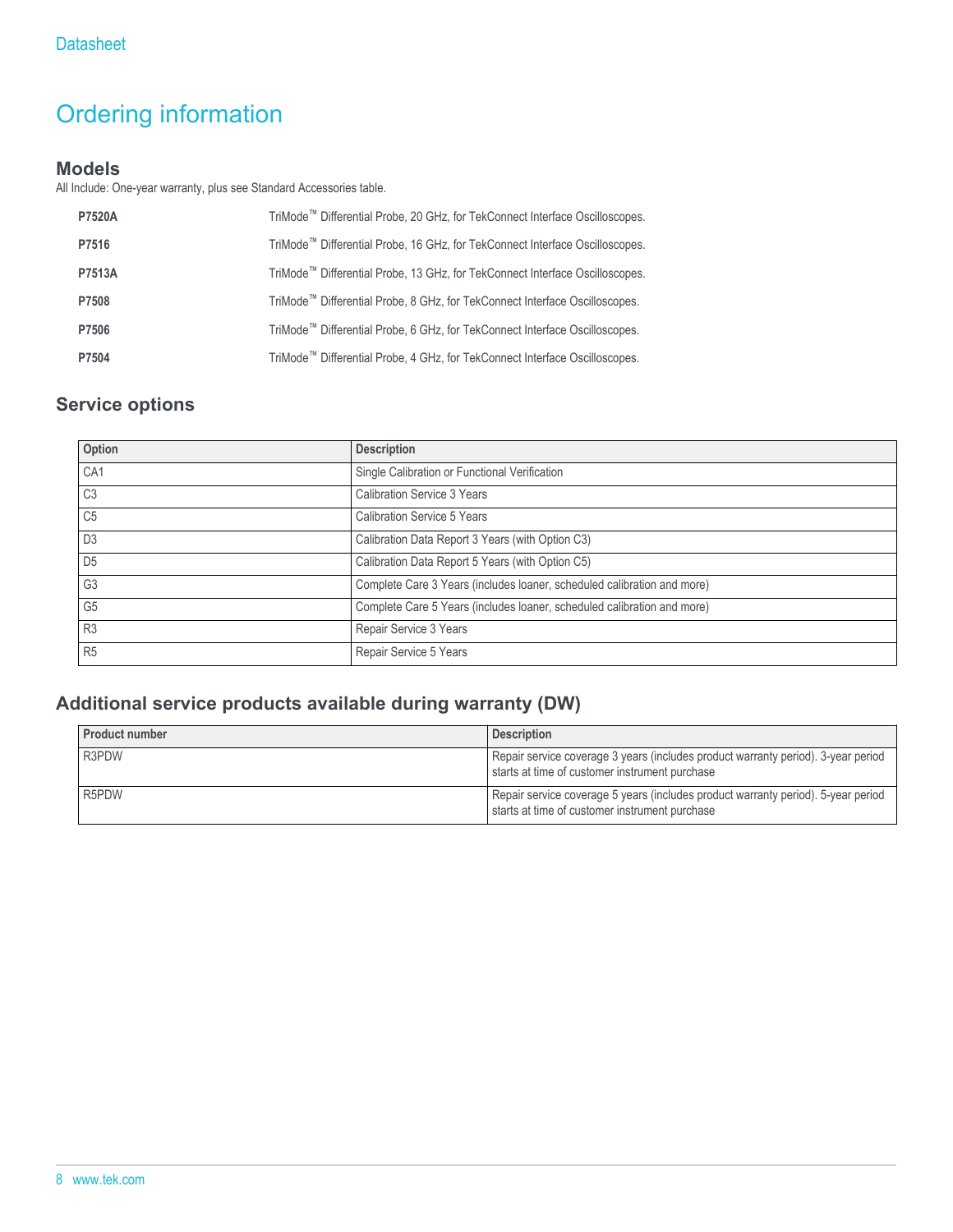### **Standard accessories**

| <b>Description</b>                                                                                                                                                                                                        | P7520A/P7516            | P7513A/P7508 | P7506/P7504 | Reorder part number                                                                   |
|---------------------------------------------------------------------------------------------------------------------------------------------------------------------------------------------------------------------------|-------------------------|--------------|-------------|---------------------------------------------------------------------------------------|
| The documentation kit contains: Printed Quick Start User Manuals,<br>CD-ROM contains PDFs of basic probe and measurement literature,<br>and the probe manuals (Quick Start User Manual and Technical<br>Reference Manual) | 1 each $1$              | 1 each       | 1 each      | 020-2790-xx (P7516/P7513A/P7508)<br>020-2977-xx (P7506/P7504)<br>071-3048-xx (P7520A) |
| Antistatic Wrist Strap                                                                                                                                                                                                    | 1 each                  |              |             | 006-3415-xx                                                                           |
| Certificate of Traceable Calibration                                                                                                                                                                                      | 1 each                  | 1 each       | 1 each      | Standard with probe                                                                   |
| Data Calibration Report: Lists the manufacturing test results of your<br>probe at the time of shipment and is included with every probe                                                                                   | 1 each                  | 1 each       | 1 each      | Standard with probe                                                                   |
| DC Probe Calibration Fixture                                                                                                                                                                                              | 1 each                  |              |             | 067-1821-xx                                                                           |
| DC Probe Calibration Fixture                                                                                                                                                                                              |                         | 1 each       | 1 each      | 067-1967-xx                                                                           |
| 50 $\Omega$ Coax Cable – Male BNC to Male BNC                                                                                                                                                                             | 1 each                  | 1 each       | 1 each      | 012-0208-xx                                                                           |
| 50 Ω Coax Cable - Male SMA to Male SMA                                                                                                                                                                                    | 1 each                  | 1 each       | 1 each      | 174-1120-xx                                                                           |
| Solder Tip Ramps (25 each)                                                                                                                                                                                                | 1 each (P7520A<br>only) |              |             | 020-3118-xx                                                                           |
| P7520A/P7516/P7513A/P7508 Accessory Box (See contents listing below 1 through 7)                                                                                                                                          |                         |              |             |                                                                                       |
| 1) TriMode Long-reach Solder Tip                                                                                                                                                                                          | 2 each                  | 2 each       |             | P75TLRST                                                                              |
| 2) G3PO Bullet Kit (includes 4 bullets)                                                                                                                                                                                   | 1 each                  |              |             | 013-0359-xx                                                                           |
| 3) G3PO Bullet Removal Tool                                                                                                                                                                                               | 1 each                  |              |             | 003-1896-xx                                                                           |
| 4) Solder Kit: Solder Spool, Wire Spool                                                                                                                                                                                   | 1 each                  | 1 each       |             | 020-2754-xx                                                                           |
| 5) Tape, Adhesive (Strip, 10 each)                                                                                                                                                                                        | 1 each                  | 1 each       |             | 006-8237-xx                                                                           |
| 6) Marker Band Set (2 each of 5 colors)                                                                                                                                                                                   | 1 each                  | 1 each       |             | 016-0633-xx                                                                           |
| 7) Socket Cable                                                                                                                                                                                                           |                         | 1 each       |             | 020-2954-xx                                                                           |
| P7506/P7504 Accessory Box (See contents listing below 1 through 6)                                                                                                                                                        |                         |              |             |                                                                                       |
| 1) Socket Cable                                                                                                                                                                                                           |                         |              | 1 each      | 020-2954-xx                                                                           |
| 2) TriMode Micro-coax Tip                                                                                                                                                                                                 |                         |              | 4 each      | 020-2955-xx                                                                           |
| 3) TriMode High-temperature Tip                                                                                                                                                                                           |                         |              | 2 each      | 020-2958-xx                                                                           |
| 4) Solder Kit: Solder Spool, Wire Spool                                                                                                                                                                                   |                         |              | 1 each      | 020-2754-xx                                                                           |
| 5) Tape, Adhesive (Strip, 10 each)                                                                                                                                                                                        |                         |              | 1 each      | 006-8237-xx                                                                           |
| 6) Marker Band Set (2 each of 5 colors)                                                                                                                                                                                   |                         |              | 1 each      | 016-0633-xx                                                                           |

<sup>1</sup> P7520A documentation is a printed instruction manual.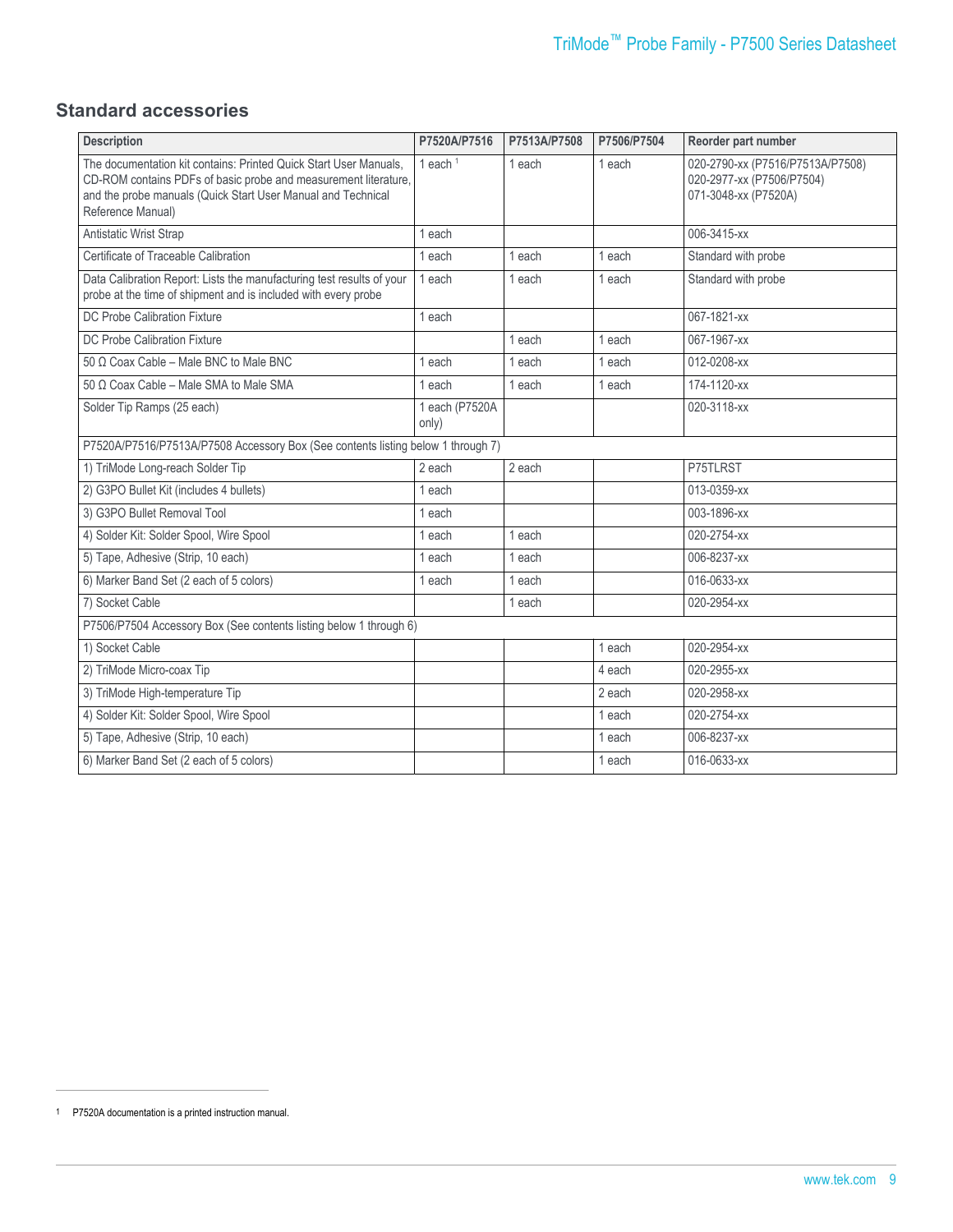### **Optional tip accessories**

| <b>Description</b>                                                                                                                         | Part number              |  |  |
|--------------------------------------------------------------------------------------------------------------------------------------------|--------------------------|--|--|
| TriMode Performance Solder Tip                                                                                                             | P75PST                   |  |  |
| P7500 Series Precision Differential Probing Module P7500 Precision Differential<br>Probing Module Accessory Kit<br>(See 1 through 7 below) | P75PDPM                  |  |  |
| 1) Tip Cable (1 ps matched pair, 1 each)                                                                                                   | P75TC                    |  |  |
| 2) Probing Module Tip<br>Probe Tips Replacement Kit 1 Each (Right and left side)                                                           | P75PMT                   |  |  |
| 3) Accessory Kit; Ground Spring, Large 4 Each                                                                                              | 016-1998-xx              |  |  |
| 4) Accessory Kit; Ground Spring, Small 4 Each                                                                                              | 016-1999-xx              |  |  |
| 5) Handle, Adapter (Probing Module)                                                                                                        | 367-0545-xx              |  |  |
| 6) G3PO Separator Tool                                                                                                                     | 003-1897-xx              |  |  |
| 7) Ground Spring Tool                                                                                                                      | 003-1900-xx              |  |  |
| TriMode Resistor Solder Tip                                                                                                                | 020-2936-xx              |  |  |
| TriMode Extended-resistor Solder Tip                                                                                                       | 020-2944-xx              |  |  |
| TriMode <sup>™</sup> Long Reach Solder Tip (20 GHz, 75 $\Omega$ tip resistor)                                                              | 020-3131-xx              |  |  |
| TriMode <sup>™</sup> Long Reach Solder Tip (20 GHz, 0 Ω tip resistor)                                                                      | 020-3135-xx              |  |  |
| Resistor Replacement Kit                                                                                                                   | 020-2937-xx              |  |  |
| Solder Tip Ramps, 25 Each                                                                                                                  | 020-3118-xx              |  |  |
| Socket Cable                                                                                                                               | 020-2954-xx              |  |  |
| Socket Cable, XL                                                                                                                           | 020-2960-xx              |  |  |
| TriMode High-temperature Tip                                                                                                               | 020-2958-xx              |  |  |
| TriMode Micro-coax Tip                                                                                                                     | 020-2955-xx              |  |  |
| Damped Wire Tip                                                                                                                            | 020-2959-xx              |  |  |
| Nexus Interposer DDR Solder Tip (4 GHz, 75 $\Omega$ tip resistor)                                                                          | 020-3022-xx              |  |  |
| <b>Deskew Fixture</b>                                                                                                                      | 067-1586-xx              |  |  |
| Probe Positioner                                                                                                                           | <b>PPM100</b>            |  |  |
| Precision, 3 Position, Probe Positioner                                                                                                    | <b>PPM203B</b>           |  |  |
| 8200 Series TekConnect <sup>®</sup> Probe Interface                                                                                        | 80A03 (FW Version ≥2.3)  |  |  |
| RTSA Series TekConnect <sup>®</sup> Probe Interface                                                                                        | RTPA2A (FW Version ≥2.3) |  |  |

 $C \in$ (SRI) (SRI)

Tektronix is registered to ISO 9001 and ISO 14001 by SRI Quality System Registrar.



Product(s) complies with IEEE Standard 488.1-1987, RS-232-C, and with Tektronix Standard Codes and Formats.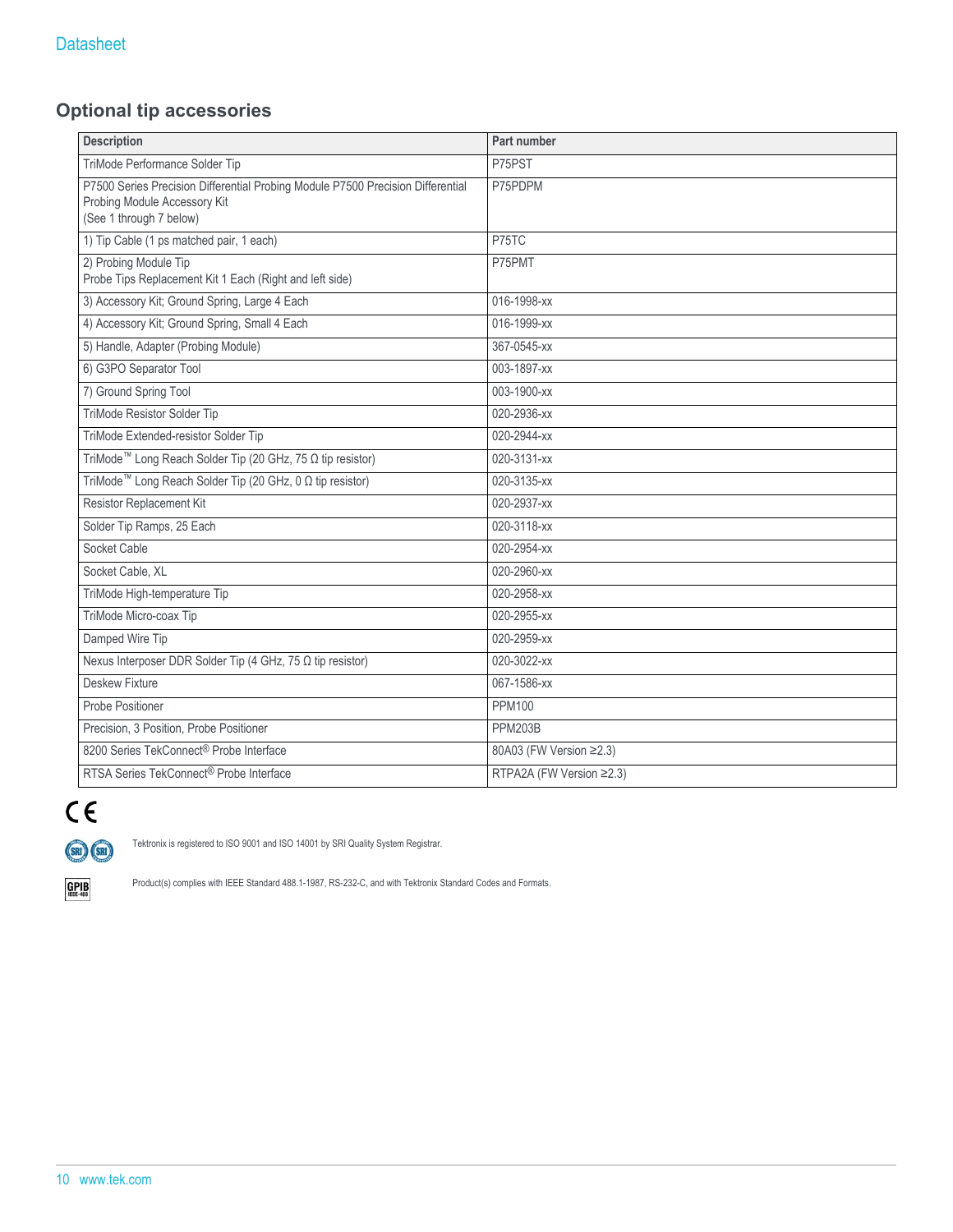TriMode™ Probe Family - P7500 Series Datasheet